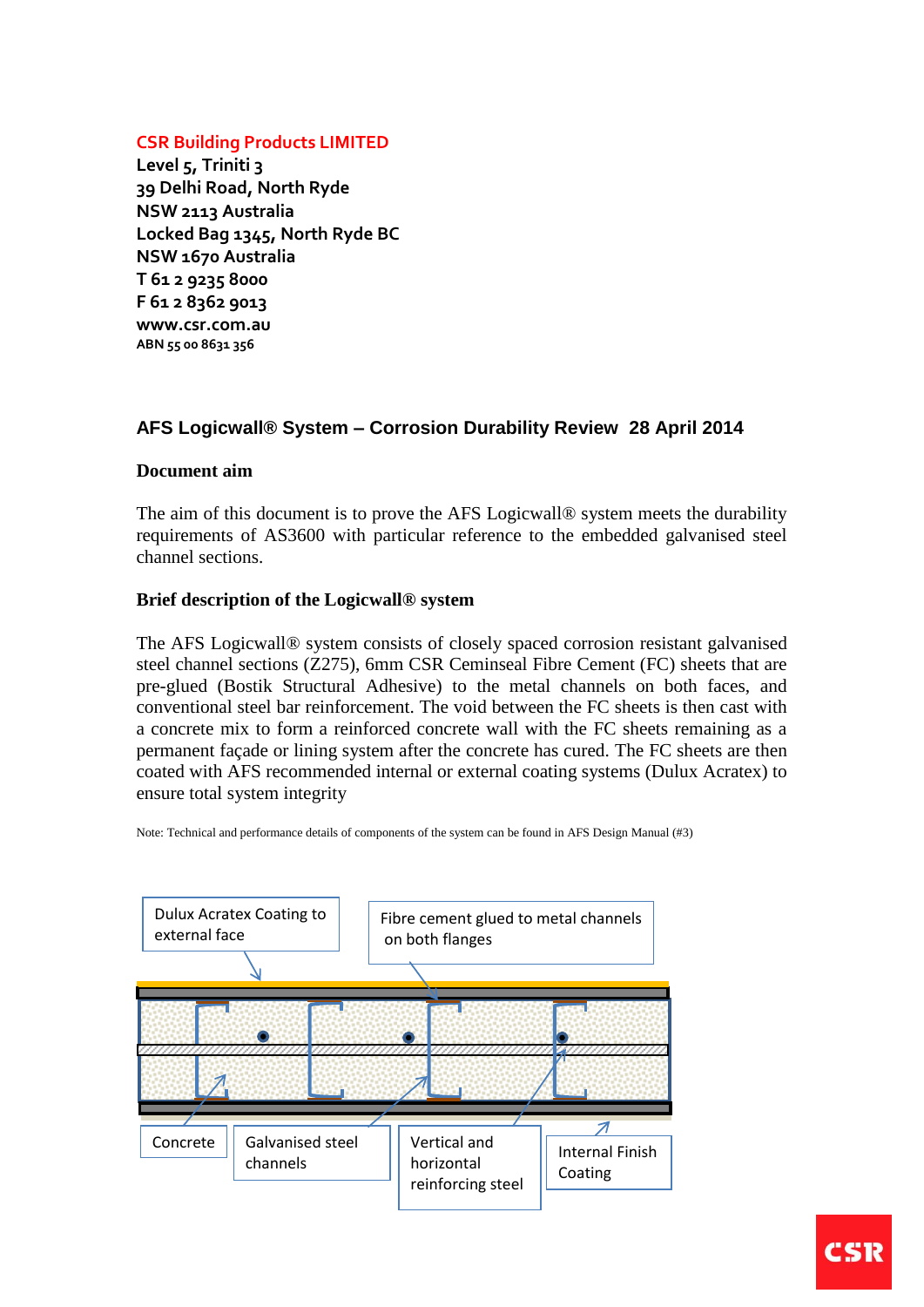# **Applications of Logicwall®**

Logicwall® systems are commonly found in applications where a load bearing wall is used either as an internal party wall or in conjunction with façade elements to form an exterior structural, weather tight and aesthetic walling solution in the construction of apartments and commercial buildings. The AFS Logicwall® System consists of the structural load bearing concrete wall with an external façade system consisting of the Dulux Acratex coating and the fibre cement sheets bonded to the structural wall.

### **Structural reinforced concrete wall**

The reinforced concrete wall is designed and installed in accordance with AS3600 with the AFS Logicwall® system acting as permanent formwork. The reinforced concrete wall includes the concrete and reinforcement. The embedded, galvanised (corrosion protected) steel channel sections, the FC sheeting and coating systems take no part in the structural design of the wall.

### **Carbonation effects in the structural core**

In conventional concrete structures atmospheric carbon dioxide will penetrate the concrete and dissolve in any free water available to form carbonic acid. Over time this will neutralise the free lime and reduce the alkalinity of the core. In conventional concrete any embedded components which are not corrosion resistant are protected by sufficient concrete cover. Typically at least 20mm of cover is required to protect noncorrosion resistant elements in conventional concrete construction. This cover will ensure that there remains adequate free lime given the constant ingress of water and hence carbonic acid converting the available lime to calcium carbonate thereby lowering the protective alkalinity

AS3600 requires that embedded items with less than Table 4.10.3.2 covers, typically 20mm, are to be corrosion protected. This is to ensure that these items are protected from corrosion as the effects of carbonation reduce the alkalinity of the concrete.

The façade elements of the AFS Logicwall® system comprising the virtually impervious coating (Dulux Acratex) and the fibre cement reduce the available water and hence potential levels of carbonic acid available to reduce the protective alkalinity of the structural core.

The embedded galvanized steel channel sections in the AFS Logicwall® systems are corrosion resistant due to the 20 micron, AS2312 Z275, zinc coating which together with the protection from carbonation afforded by the facade system ensures a high level of durability in respect of the potential effects of carbonation compared with conventional reinforced concrete construction.

# **Durability of the structural system**

The load bearing functions of the wall are achieved using the reinforced concrete core system. The galvanised steel channel sections take no part in the load bearing function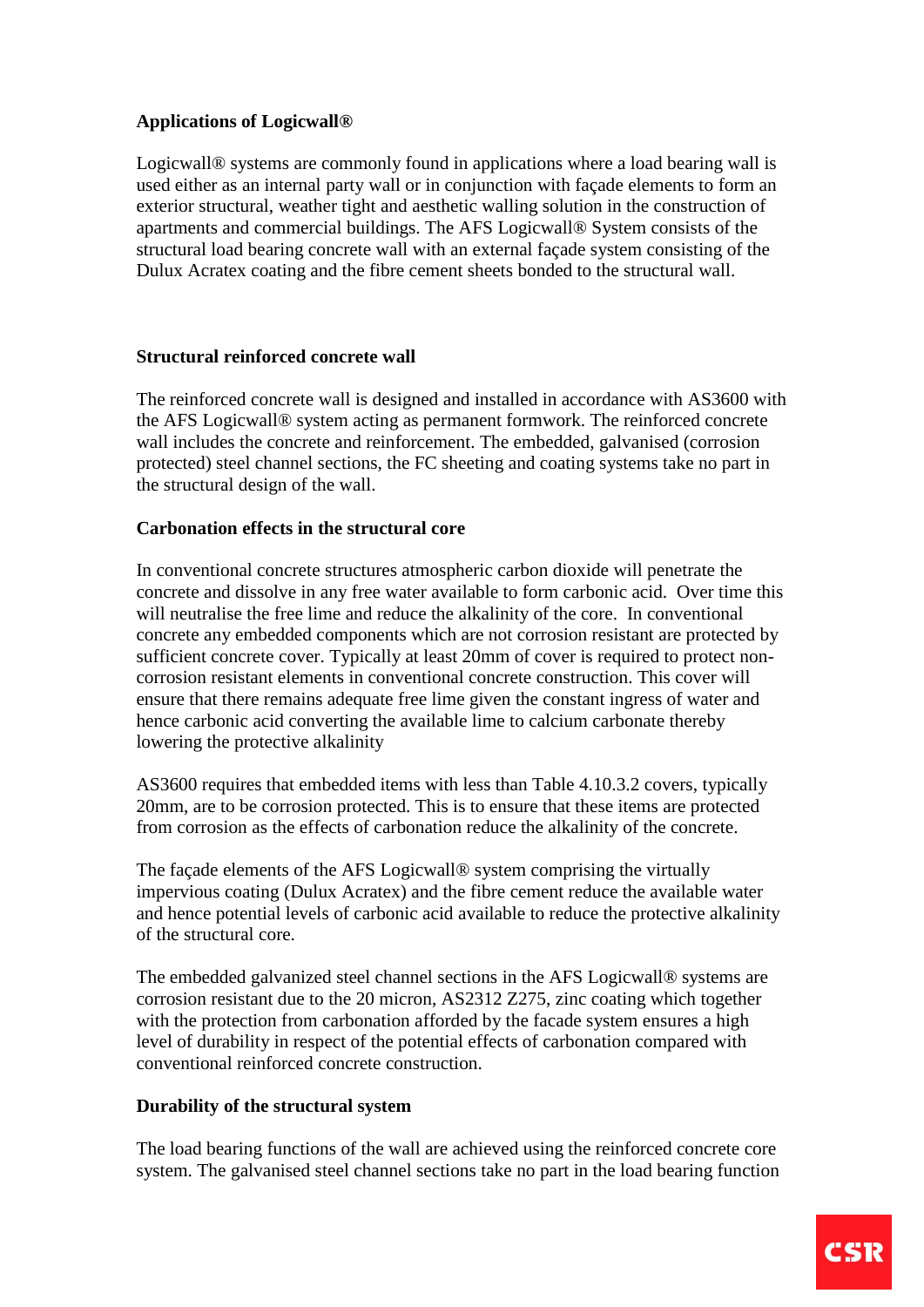and are therefore treated as embedded items under AS3600. AS3600 Concrete Code allows for the determination of the exposure classification taking into account protective surface coatings. The standard accepts an appropriate severity of exposure being assessed for the purpose of determining the durability of the system (AS3600 Note 9 Table 4.3). The key durability consideration in the system relates to the corrosion resistance of the embedded galvanised steel channel sections and their environment.

The corrosion protection mechanisms in place are:

- 1. Z275 hot dipped zinc coating to the steel webs providing corrosion protection to the studs. Zinc is effective as corrosion protection over a wide range of pH values. This coating is minimum 275 g/m2 in total which is 20 microns in thickness to each face of the steel webs.
- 2. An alkaline rich environment as a result of the release of lime during the hydration of cement in the structural core provides further protection for the steel webs.  $(42)$
- 3. The system is isolated from the external environment by the façade elements comprising the galvanised steel channel section flanges, polyurethane adhesive, 6mm fibre cement sheet, and the recommended Dulux Acratex coating system which includes a final Dulux Acrashield impermeable coating. This isolation ensures that carbonation is eliminated and an alkaline rich environment maintained. The diagrams below detail the build-up of the system and compare the carbonation mechanism of the Logicwall® system with a conventional concrete wall.



In a conventional concrete structure the carbonation process commences from placement of the concrete as there is no impediment to the entry of carbon dioxide and humidity to the concrete matrix. It is therefore essential that there is sufficient concrete cover between the reinforcing steel and the exposed surface of the concrete to maintain the protective alkalinity over the design life of the building.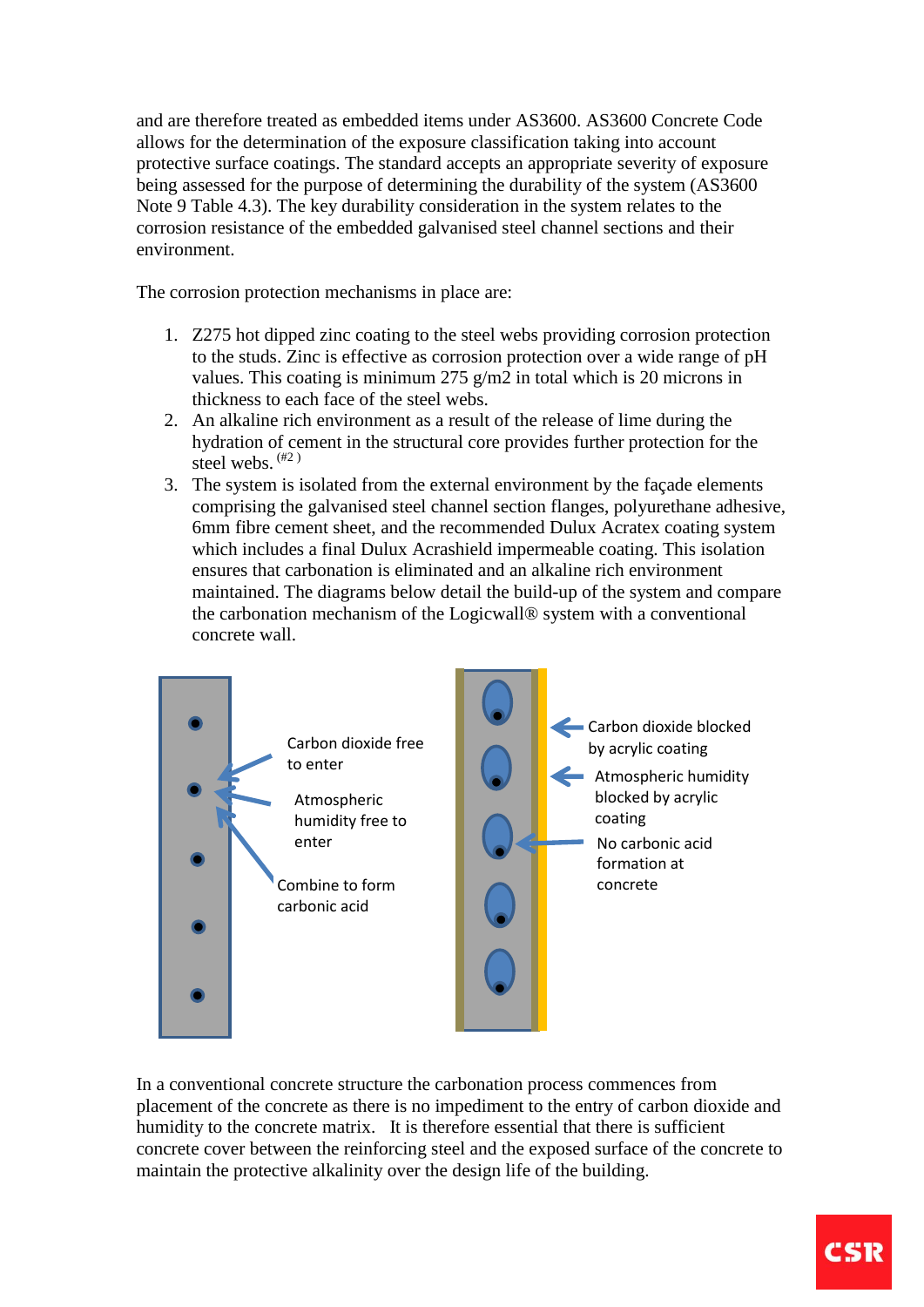In the Logicwall® system there is a drying tendency to the building interior causing a very low humidity behind the acrylic coating and fibre cement sheet protective layers. There is no ability to replenish moisture behind the protective layer and the carbon dioxide molecules are very much impeded by the acrylic coating. This ensures a carbonation process is unable to reduce the alkalinity at the surface of the structural core so the protection of the galvanised webs is maintained.

The internal regions of the structure are protected by the low internal humidity of the building environment minimising the rate of carbonation to ensure the protective alkalinity is maintained in the region of the corrosion resistant stud webs.

# **Durability of the Façade System**

The façade system consists of the applied coating, and fibre cement sheet bonded to the galvanised stud flanges which are at the surface of the structural core system. The corrosion protection mechanisms in place for the façade system are:

- 1. The Z275 coating to the stud flanges
- 2. The protection from exposure from the façade coating system which is maintained to Dulux Acratex requirements for the intended life of the building
- 3. An alkaline rich environment available from the fibre cement sheet and the surface of the structural core.
- 4. Polyurethane adhesive coating applied to the stud flanges during manufacture

### **Methodology for Predicting System Durability**

The design for durability of the structural core of the AFS Logicwall system has the objective of achieving a minimum expected life of 50 years +- 20% as is the case with other systems of concrete construction using the AS3600 code.

# **Embedded Item Durability**

In an April 2007 Technical Bulletin, Cement Concrete and Aggregates Australia<sup>(#4)</sup> show that at 5.5% moisture content concrete has a vapour emission of 25 grams/m2/24 hours.

The total permeability of the applied Dulux Acratex coating, Ceminseal fibre cement sheet with waterblock technology and the polyurethane adhesive is 0.6 g/m2/24hrs at 1 kPa.

1 kPa pressure would require wind driven rain at 120 kilometres per hour to achieve this pressure and hence permeation rate of water. Therefore the equilibrium moisture content of the concrete even with constant 120km/hr. wind driven rain will be less than 5%.

A study from the American Galvanisers Association (#5) determined expected service life for a galvanised article in soil with high chlorides, a pH of 9.4 and at 5% moisture. This study defines service life as coating consumption time plus 25%. After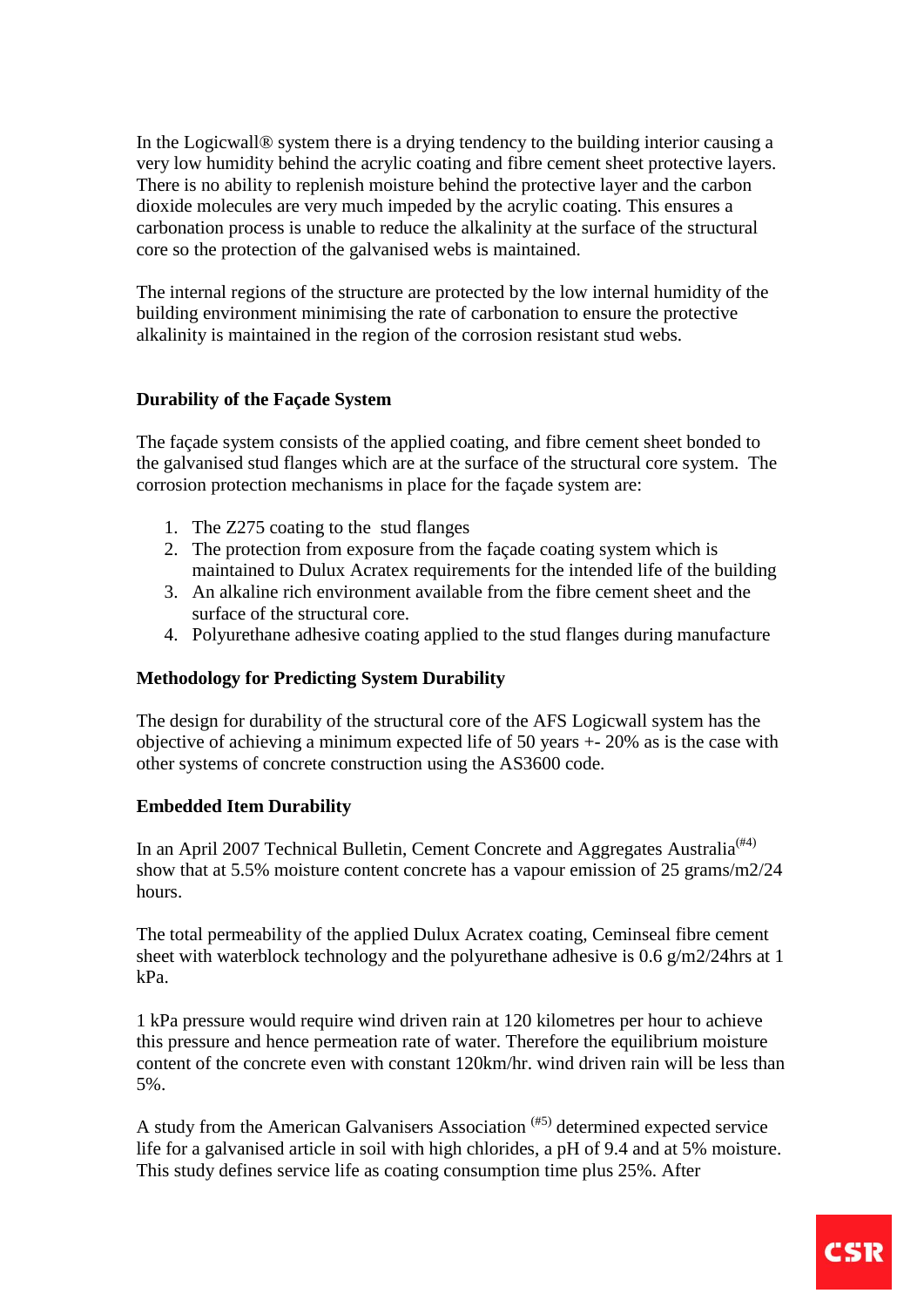discounting this 25% factor back, this study has determined that zinc would corrode at the rate of 0.38 microns per year.

This would predict that the 20 micron coating could be expected to last for more than 50 years. This is seen as a conservative figure as the expected pH of concrete in which the item is embedded is >11. Carbonated concrete has a pH in the vicinity of 9.

# **External Wall Façade System Durability**

The external façade system durability has been assessed using an analysis of the exposure of the stud flanges to atmospheric corrosion.

This assessment compares the rate of zinc loss known to occur to galvanised surfaces in a highly aggressive environment as defined under ISO9223 and AS4312 with the rate of zinc loss at the flange outer surface given the reduced environmental exposure resulting from the protective coating, fibre cement and adhesive.

The Galvanisers Association of Australia<sup> $(H1)$ </sup> provides data for the predicted rate of zinc loss. The benchmark exposed galvanised element in the ISO 9223 category in category C5 is predicted to have a rate of zinc loss of 8.4 microns pa.

Given the permeability of the facade system is 0.6g/m2/24hrs at 1kPa it can be expected that a 2 metre pa rainfall at the surface will result in the permeation of only 12 grams/m2/24hours at the façade stud flange surface. This is equivalent to an exposure of 4.4 kg/m2 pa. A 2 metre rainfall assumed of a C5 environment results in an exposure of 2000kg/m2 pa. The relative exposure and therefore expected zinc loss will be 4.4/2000 times that expected of a category C5 exposure i.e. 0.18 microns pa.

This rate of zinc loss predicts a service life of 111 years for a 20 micron coating

### **Internal Lining Elements of the Logicwall® System**

The exposure of the stud flanges at the surfaces of internal walls and to the internal surface of external walls will be at a benign level C1 according to ISO 9223. Internal surfaces where condensation could occur for short periods in bathrooms and kitchens should be appropriately treated prior to final finish coat. This short duration condensation will be limited to the exposed surface and not elements internal to Logicwall®.

A benign C1 level environment will deliver a service life of 200 years

### **Third Party Accreditation**

The British Board of Agrement has undertaken a certification analysis of the AFS Logicwall® system for use in the UK. The analysis details the structural performance, thermal performance, behaviour in relation to fire, sound insulation and durability as assessed by the BBA. They conclude the system is fit for its intended use provided it is installed, used and maintained as set out in the certificate. The BBA Approval Inspection Testing Certification Certificate Number for the AFS Logicwall® system is 14/5119.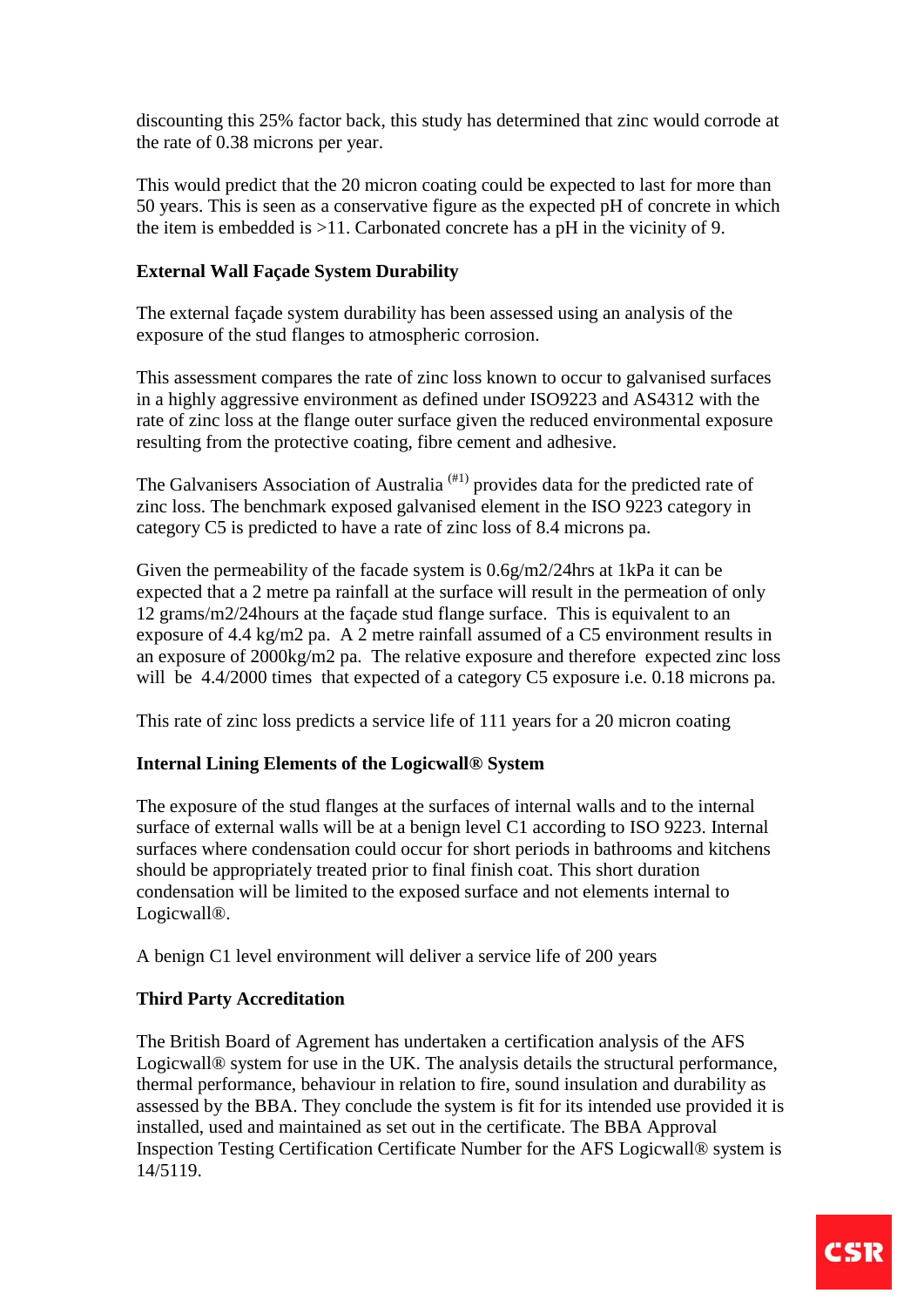The certification report states in the section ALL MAP 16 Durability:

"*Concrete walls constructed with the system will have a service life of not less than 80 years provided they are designed in accordance with section 6. The formwork system will have a similar service life provided it is protected from damage by the external and internal finishes of the wall construction (constituting a 'mild' exposure environment) and these are adequately maintained."*

### **Historic Performance**

Similar systems providing stay in place formwork made from galvanised steel channel sections and fibre cement sheet have been used in many projects commencing in the 1980's. To our knowledge there have not been any corrosion issues.

AFS Logicwall® has been supplying the Logicwall® system since 1996. Over many thousands of projects AFS have had no corrosion issues with stay in place formwork manufactured with fibre cement board and galvanised steel channel sections and where the project was detailed, installed and maintained to AFS specifications.  $(43)$ 

### **Conclusions**

The analysis of exposure conditions associated with the AFS Logicwall® systems for internal and external applications shows that the life expectancy will be equal or better to that which can be expected of a concrete structure designed in accordance with AS3600.

The structural core of the Logicwall system comprises the concrete with the embedded corrosion resistant webs of the Logicwall galvanised steel channel sections. The reduction in exposure resulting from the façade elements of the system and the embedment of the galvanised studs results in a predicted life in excess of that expected of a comparable conventional concrete structure.

The embedded Logicwall studs are corrosion protected through surface galvanizing. The alkaline rich concrete environment in which the studs are embedded is protected from alkalinity reduction through the action of the FC sheeting and coatings. This system would provide a life expectancy greater than 50 years.

The façade elements of the Logicwall system consist of the stud flanges, the adhesive layer to fibre cement sheets with a Dulux Acratex system maintained in accordance with Dulux recommendations. The protection afforded by the façade surface elements results in a very low predicted rate of zinc loss and hence a life expectancy of the stud flanges well in excess of 100 years.

Where Logicwall surfaces present to internal building areas it is expected the exposure categories applicable under ISO 9223 will be C1 which will deliver a life expectancy of 200 years.